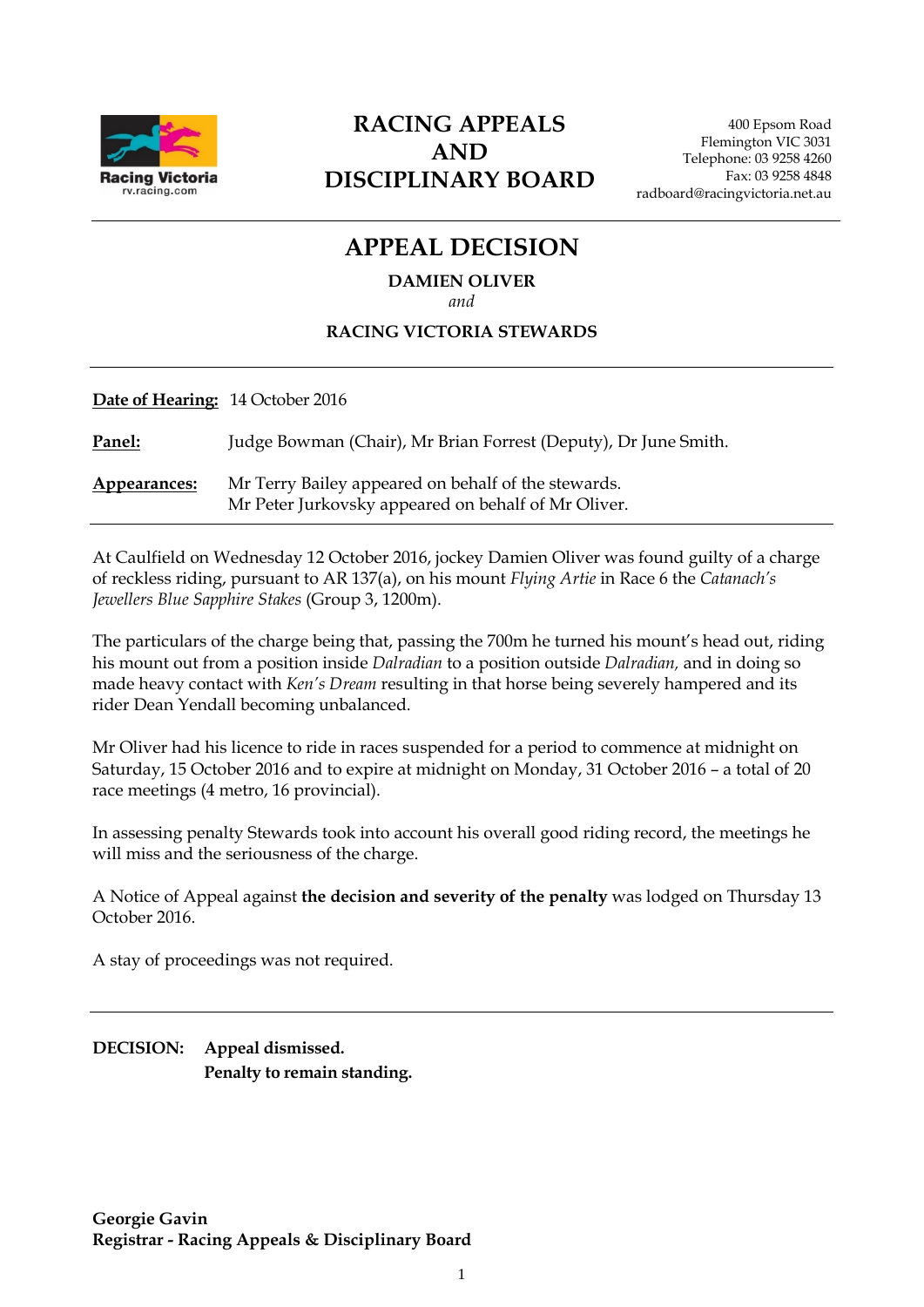## **TRANSCRIPT OF PROCEEDINGS**

#### **RACING APPEALS AND DISCIPLINARY BOARD**

\_\_\_\_\_\_\_\_\_\_\_\_\_\_\_\_\_\_\_\_\_\_\_\_\_\_\_\_\_\_\_\_\_\_\_\_\_\_\_\_\_\_\_\_\_\_\_\_\_\_\_\_\_\_\_\_\_\_\_\_\_\_\_

**HIS HONOUR JUDGE BOWMAN, Chairman MR B. FORREST, Deputy Chairman DR J. SMITH**

#### **EXTRACT OF PROCEEDINGS**

#### **DECISION**

#### **IN THE MATTER OF THE CATANACHS JEWELLERS BLUE SAPPHIRE STAKES (GROUP 3) OVER 1200 METRES AT CAULFIELD ON 12/10/16**

#### **DAMIEN OLIVER**

**and** 

**RACING VICTORIA STEWARDS**

#### **RACING VICTORIA CENTRE, FLEMINGTON**

#### **FRIDAY, 14 OCTOBER 2016**

MR P. JURKOVSKY appeared on behalf of Mr D. Oliver

MR T. BAILEY appeared on behalf of the RVL Stewards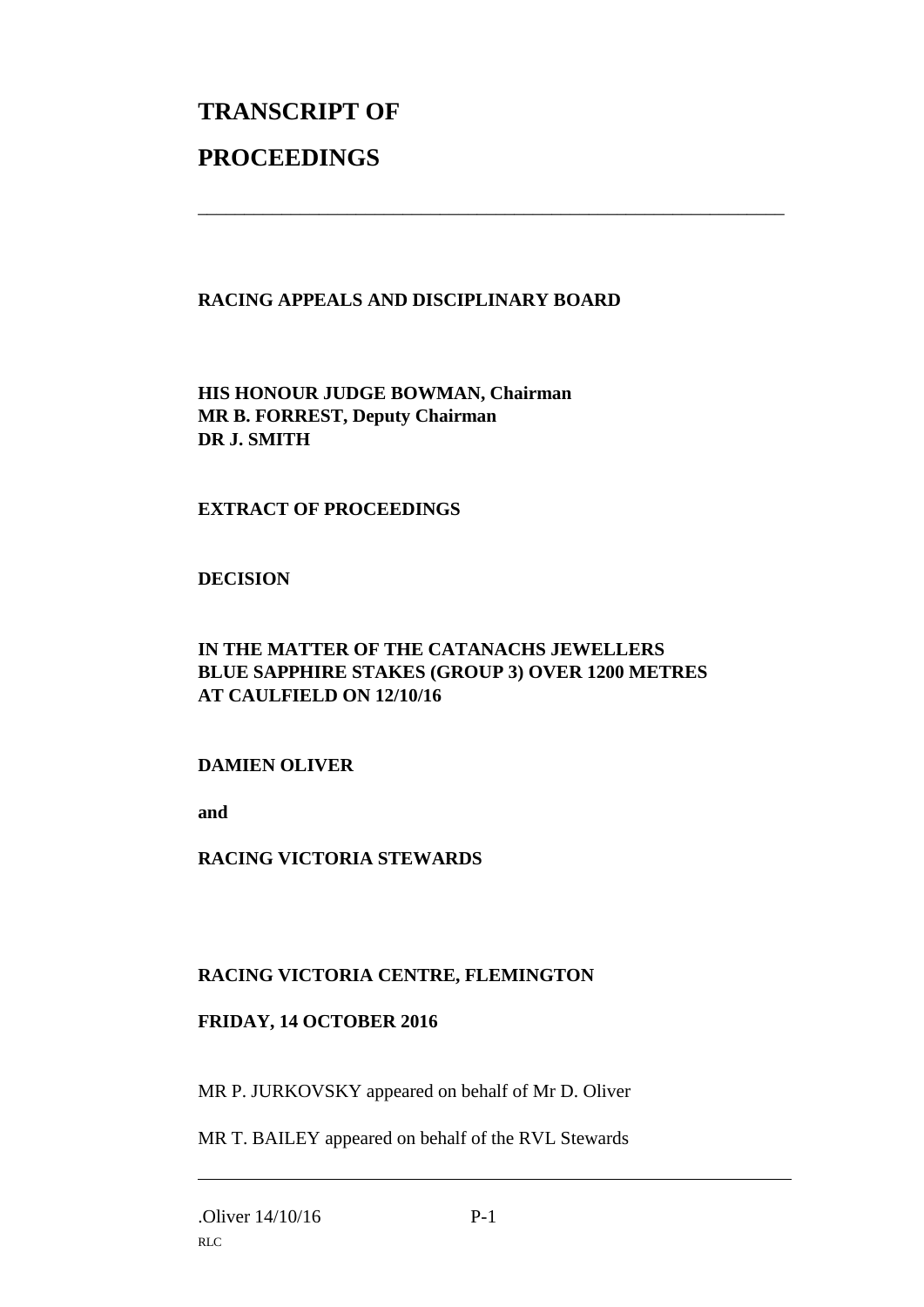CHAIRMAN: Mr Damien Oliver has been charged with reckless riding in race 6, a Group 3 race at Caulfield on 12 October 2016. He was charged that near the 700-metre mark, he rode his mount, Flying Artie, out from a position inside Dalradian, ridden by Blake Shinn, to outside that horse and in doing so made heavy contact with Ken's Dream, ridden by Dean Yendall, resulting in it being severely hampered and Dean Yendall becoming unbalanced. That is the charge as it is worded. The Stewards found the charge proven and imposed a period of suspension of 20 meetings.

We have viewed the videos that were shown and these include both the head-on and side-on videos. Several things are clear to us. The horses were proceeding past the 800-metre mark towards the 700-metre mark, thus there are no turns that come into play. Blake Shinn's mount was leading and was one horse off the fence. It was proceeding in a straight line. Mr Oliver's mount was directly behind it, one off the fence. Dean Yendall's mount was outside Mr Oliver's and no more than a neck behind it. Blake Shinn did not move off his line, one off the rails. He looked to his left but did not move. There was space for Mr Oliver to take the run on Shinn's inside.

Apparently Mr Oliver believed that Shinn, who was no more than a length and a half ahead of him, would cross to the rails and he, Mr Oliver, who was riding the favourite, would be pocketed behind Shinn, and with Yendall on his outside. Perhaps this anxiety about being pocketed was enhanced by the fact that Shinn and Yendall were riding stablemates.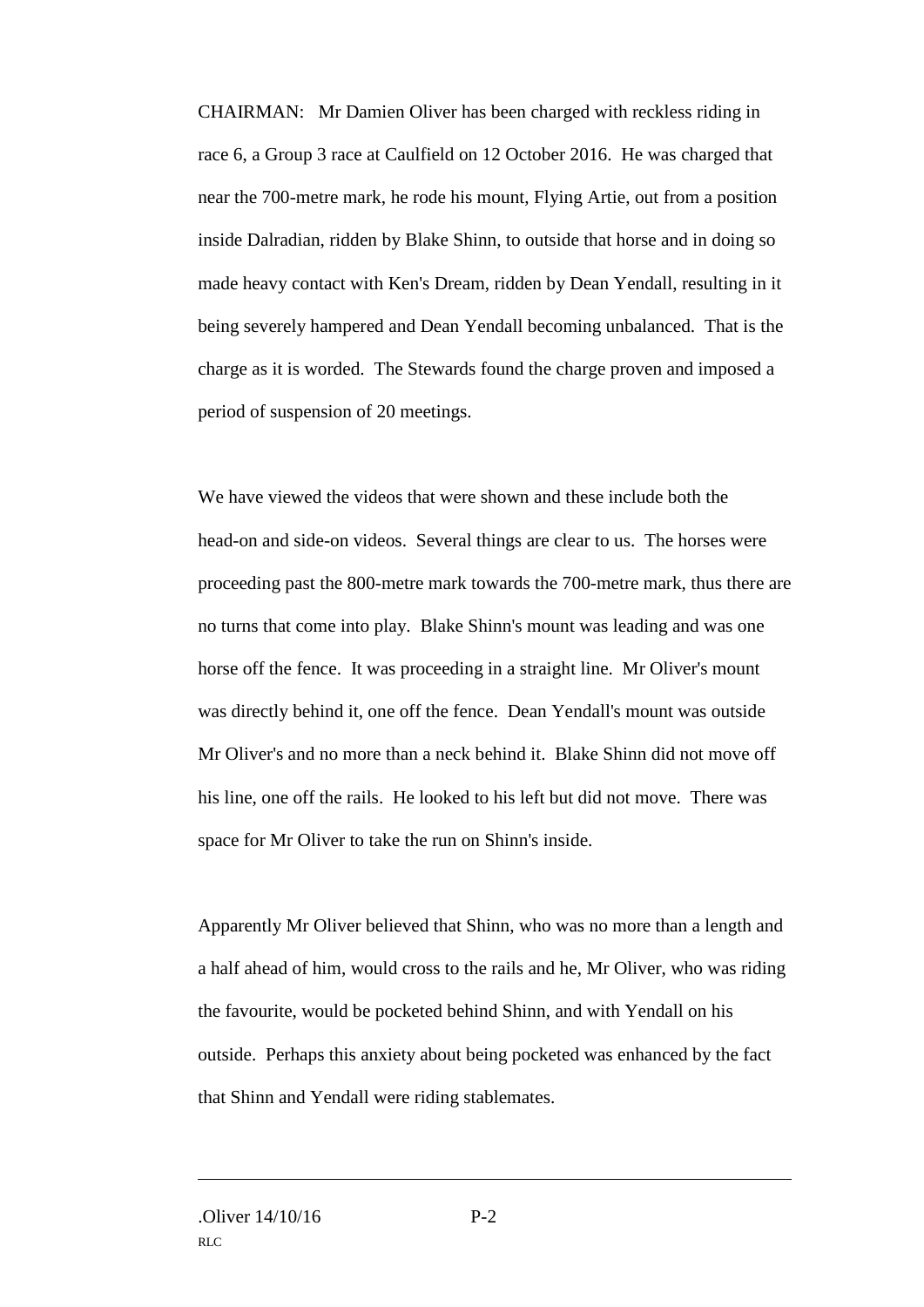In any event, it is clear that Mr Oliver turned his mount's head, moved abruptly to his right, away from the rails, and simply bumped Yendall out of the way. Yendall's mount appeared to go close to crossing its forelegs and whilst Yendall appeared to be temporarily unbalanced, he did not appear to be in danger of falling off. However, the bump was a significant one. Mr Oliver went on to win the race. At least for the next several strides after the incident, Shinn's horse did not move closer to the rails.

It seems apparent to us that Mr Oliver was determined not to be pocketed. He may have misread the situation. If he had stopped where he was, there was a clear rails run if he had chosen to take it. The fact of the matter is that he did not stay where he was but moved abruptly to the right and bumped Yendall out of the way. We are comfortably satisfied that the move by Mr Oliver was quite deliberate.

We agree with what was said by Judge Lewis in Nolen's case:

*AR 137(a) contains a range of offences of varying severity. Reckless riding is a more serious charge than careless riding. One of the distinguishing factors is the state of mind of the jockey in question.*

As stated, we are comfortably satisfied and indeed have no doubt that the move by Mr Oliver was intentional. He initiated the incident in circumstances where there was no room to his outside. It was a conscious decision.